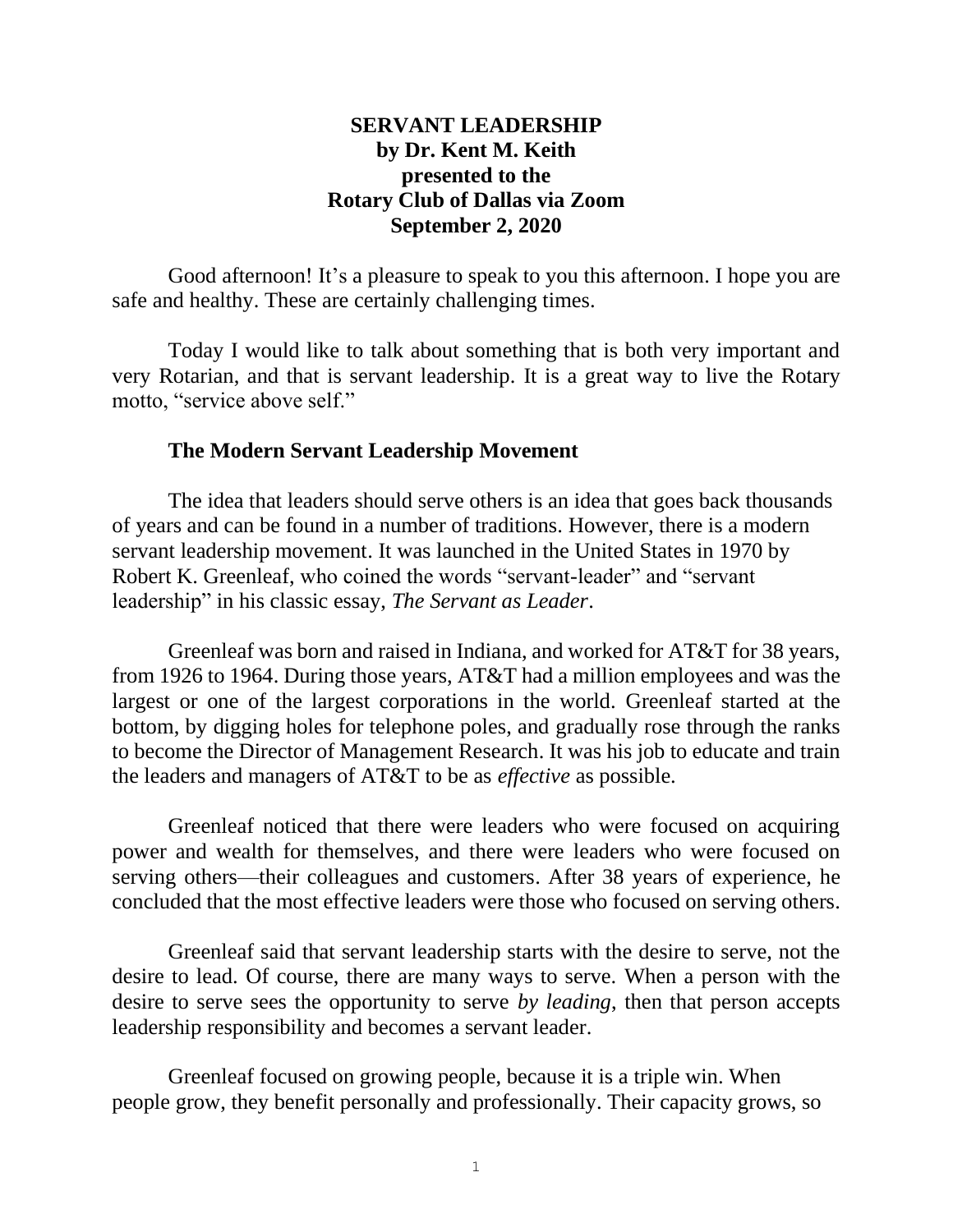the capacity of their organization grows. When the capacity of their organization grows, it can do things better, or do things it was never able to do before. So individuals benefit, the organization benefits, and those served by the organization benefit.

That's why Greenleaf said that the best test of servant leadership was this: "Do those served grow as persons? Do they, *while being served*, become healthier, wiser, freer, more autonomous, more likely themselves to become servants? *And*, what is the effect on the least privileged in society? Will they benefit or at least not be further deprived?"

The ultimate goal, for Greenleaf, was to make the world a better place. Servant-leaders help their organizations to become servant-institutions. Those servant-institutions truly serve their employees, customers, business partners, creditors, members, shareholders, communities, and society as a whole. As a result, the quality of our lives improves, and the world becomes a better place for everyone.

My experience is that there are two major models or ideas about leadership in the world. The dominant model is the power model. According to the power model, leadership is about acquiring and wielding personal power. The other model is the service model. The service model is about making a difference in the lives of others.

Servant-leaders live the service model of leadership. So a servant leader does not ask, "How can I get power? How can I make people do things?" The servant leader asks, "What do people need? How can I help them to get it? What does my organization need to do? How can I help my organization to do it?" Thus, rather than embarking on a quest for personal power, the servant leader embarks on a quest to identify and meet the needs of others. That's the mission of a servant leader: To identify and meet the needs of others.

Basically, this is about paying attention. It's about paying attention to your colleagues, and helping them get what they need to perform at their highest levels. It's about paying attention to your customers, and helping them get what they need, so they are happy, and your business is successful.

Servant leadership is not soft. Servant leaders can make hard decisions whenever necessary in order to serve others. Also, servant-leaders can exercise power. However, when they exercise power, they exercise it *with* others, not *over* others, and they exercise it *on behalf of* others, not for their own personal benefit.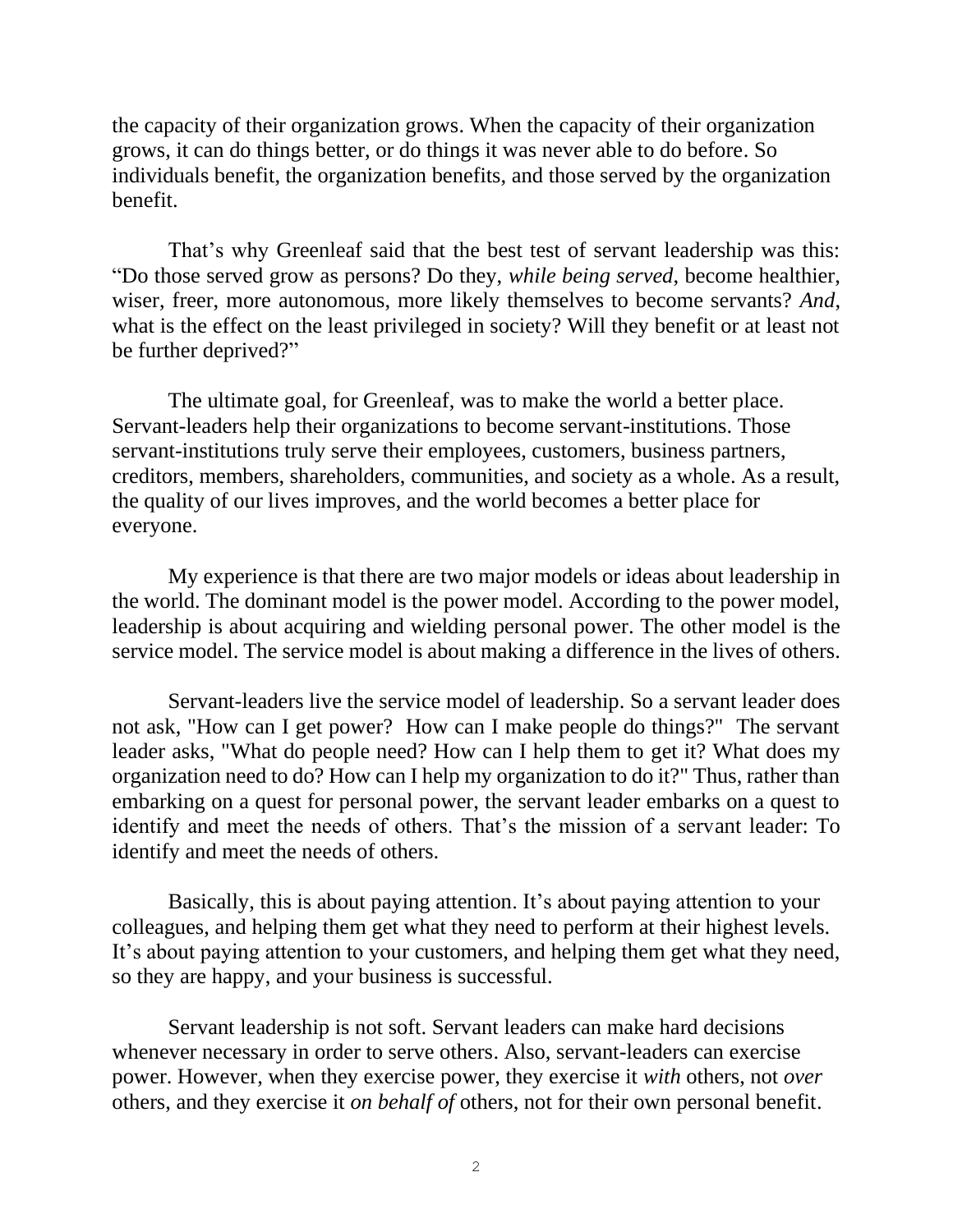To a servant-leader, power is only a tool, and usually not the most important tool. It is only a means and not an end.

#### **Difference Focus, Different Motivation**

Servant leaders can be political leaders, business leaders, non-profit leaders, coaches, friends, or neighbors. Servant leaders do most of the things that other leaders do— they articulate a vision, they manage, they communicate, and so forth. What sets servant leaders apart from other leaders is that they are focused on others, not just themselves, and they are motivated to make life better for others, not just for themselves. This difference in focus and motivation is what really distinguishes servant leaders, regardless of their titles, roles, or positions.

That difference in focus and motivation is easiest to see, I think, in the decisions that people make every day. A power-oriented leader who sits down to make a decision asks a different set of questions than a servant leader. A poweroriented leader will ask questions like this: What decision will enhance my power? What decision will make me look good? What decision will be a great way to get ahead of my chief rival? What decision will improve my relationship with my boss? What decision will position me better for my next promotion? These are all poweroriented questions about the leader who is making the decision.

A servant leader asks a different set of questions. A servant leader asks: What are the most important needs we should be addressing? If we address this need, are we going to harm someone? If harm is likely, is there a way to mitigate it? What decision would be most consistent with the mission, values, and goals of my organization? What decision would best serve our customers? Those are different kinds of questions. They are not about the leader, they are about the organization and the people it serves.

And this is where the Rotary 4-Way Test fits so perfectly. The questions asked in the 4-Way Test are the questions that servant leaders *should* ask and *do* ask. You notice they are not questions about power, they are questions about how we treat other people. Are we truthful with them? Are we being fair to them? Are we building good relationships with them? Are we sharing the benefits—are we concerned that it be beneficial to all concerned? Those are the right questions for servant leaders.

Now when you ask these different sets of questions, you get different answers, and over time, the power-oriented leader and the servant leader move in different directions. The power oriented leader moves toward getting the things that *she or he*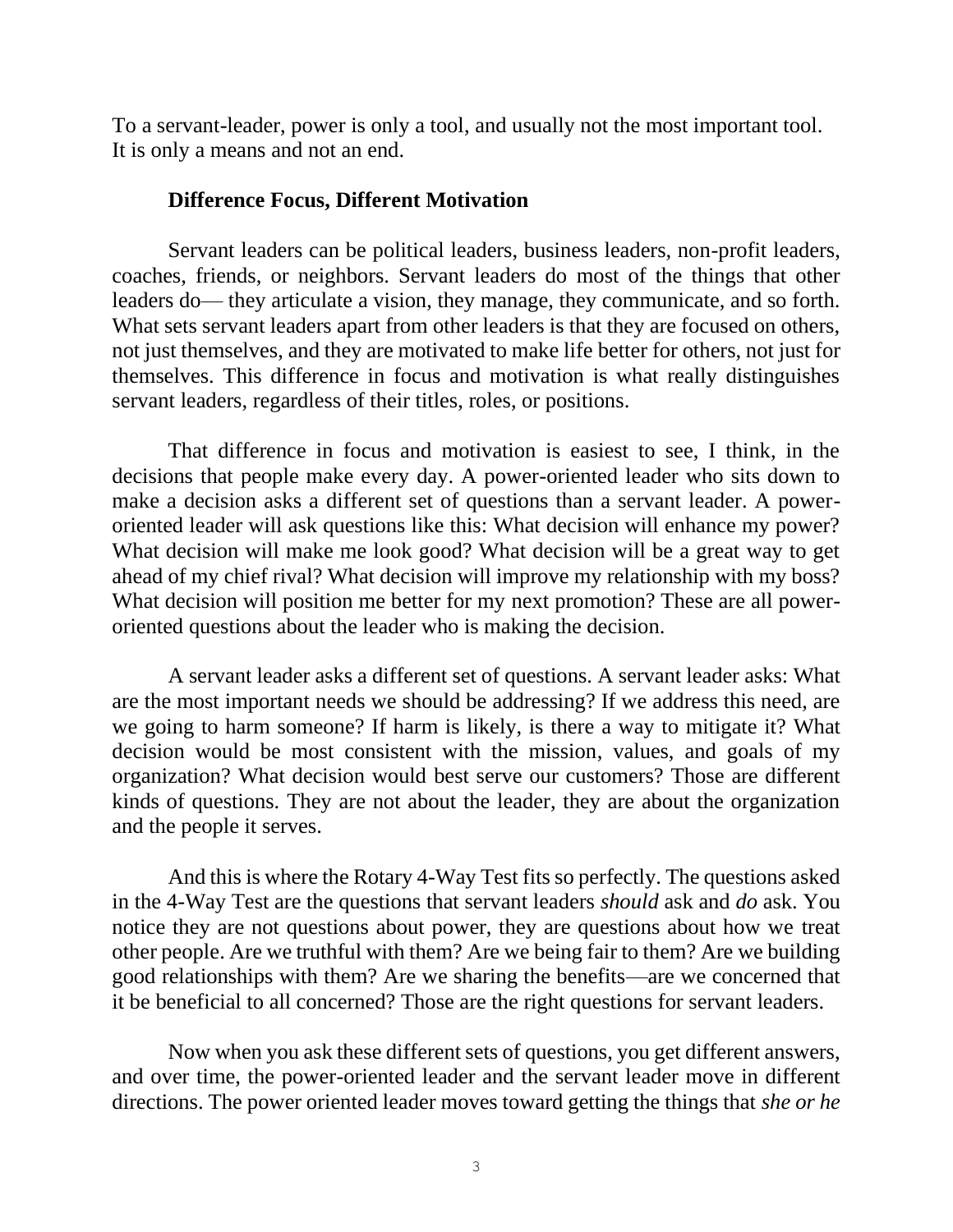*wants personally*, while the servant-leader moves toward getting the things that *other people need.* That's a big difference.

## **Servant Leadership Works**

I love the fact that the idea of servant leadership grew out of Robert Greenleaf's experience in a large, competitive, for-profit business. He was making a practical observation about what worked best for the business. He knew that what worked best was servant leadership.

For centuries, servant leaders have provided anecdotal evidence of the effectiveness of servant leadership. We know that servant leadership principles are being implemented in the public, private, academic, military, and non-profit sectors. Of course, every organization has its own culture and applies servant leadership principles in its own way.

We know that for-profit companies that have implemented servant leadership principles have been financially successful. Many have been on the *Fortune* magazine list of "The 100 Best Companies to Work for in America." Those companies include Starbucks, The Container Store, Aflac, Synovus Financial, and both Southwest Airlines and TDIndustries, headquartered in Dallas. While surprising to some people, there are military leaders who promote servant leadership. They focus on taking care of their troops.

About twelve years ago, leadership scholars began to conduct empirically rigorous studies of servant leadership in the workplace. The results have been very positive.

For example, research has shown that servant leaders facilitate effective teamwork. Servant leadership may enhance both job performance and commitment to the organization. Servant-leaders may inspire followers to serve the community in which the organization is embedded. Research has revealed that employees of servant-leaders are more helping and creative than those working with leaders who scored lower on servant leadership. Servant leadership has been shown to be positively related to employee job satisfaction.

Back in 2012, Dr. Suzanne Peterson and her colleagues studied 126 chief executive officers in technology organizations in Silicon Valley. They interviewed the CEOs at length, and then classified them as founders, narcissists, or servant leaders. They found a positive relationship between servant leadership and firm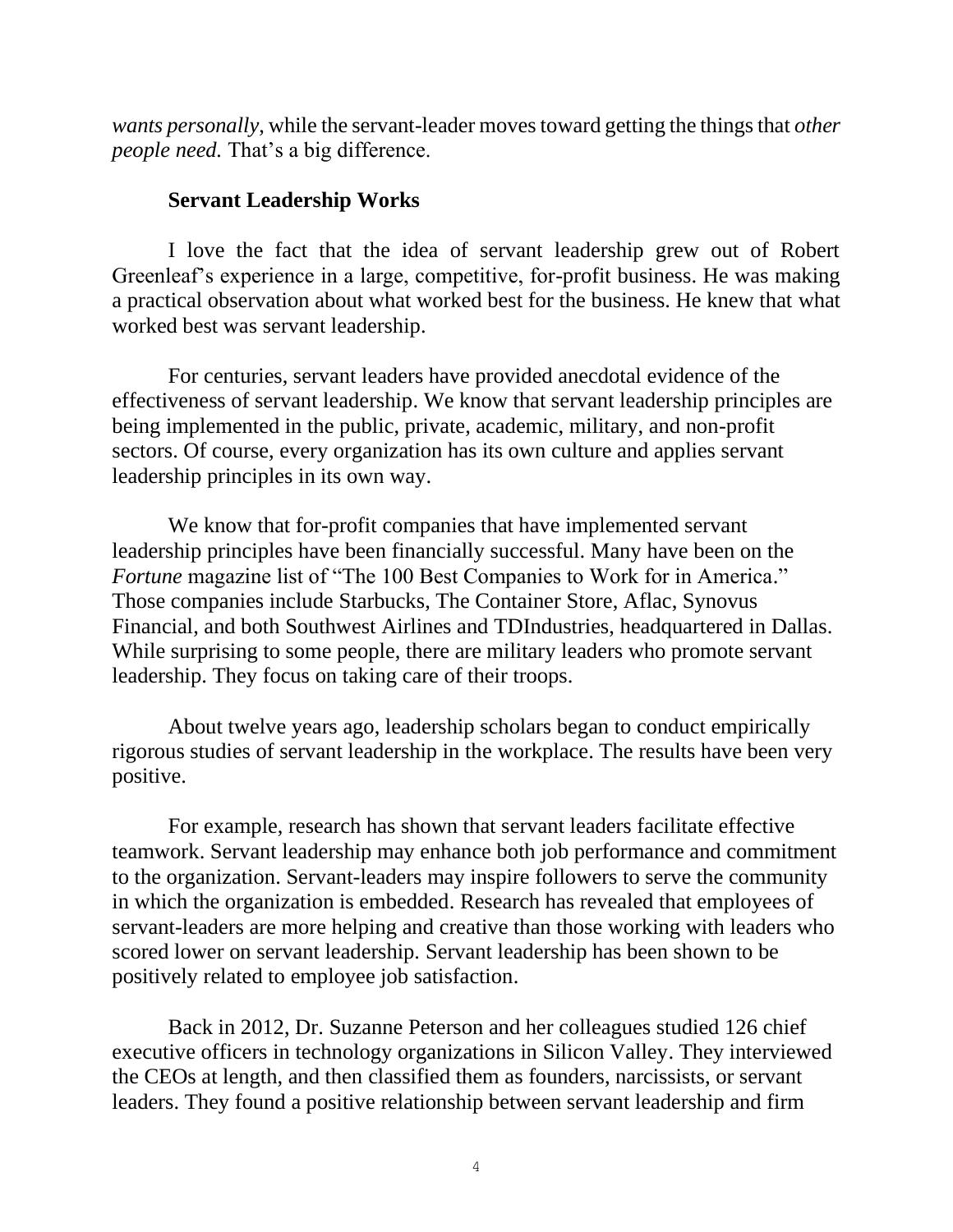performance. Companies led by servant leaders generated better financial results than companies led by founders or narcissists. The researchers said that CEOs could improve their firms' performance if they adopted more inclusive forms of leadership, such as servant leadership, that take into account a broader number of stakeholders and that are more other-focused.

There are studies now being prepared for publication in academic journals that conclude that servant leadership is good for all stakeholders, including shareholders, because servant leadership increases the profitability of for-profit corporations. Dr. Bob Liden, a professor of management at the University of Illinois at Chicago, will be publishing research that he and his team have conducted in South Korea. The study showed that as servant leadership goes up, profits go up. Other scholars have seen similar results in their research on businesses here in the United States.

#### **Why Does Servant Leadership Work?**

So, anecdotal evidence and empirical research make it clear that servant leadership works. But why does it work?

Well, why wouldn't it work? Think about it. Servant leaders identify and meet the needs of others. They identify and meet the needs of their colleagues so they can perform at their highest levels. They identify and meet the needs of their customers so that they will be truly served. Colleagues perform well, and customers get what they need. Why wouldn't that work? When you think about it, it's pretty simple.

Of course, there are specific leadership practices that help servant leaders to be effective. For example, in my own writing and speaking, I talk about selfawareness, listening, changing the pyramid, developing your colleagues, coaching not controlling, unleashing the energy and intelligence of others, and foresight. Those are seven practices that I consider to be *key* practices.

Beyond the key practices, there are attitudes and practices that help servant leaders to be effective. I'd like to talk about three of them. First, servant leaders have positive assumptions about people in the workplace, and draw out their best. Second, servant leaders go beyond extrinsic motivation to emphasize intrinsic motivation, which supports higher levels of performance. Third, servant leaders promote meaning at work, a very important intrinsic motivator. I see these three attitudes and practices as important foundations for success. So let's look at each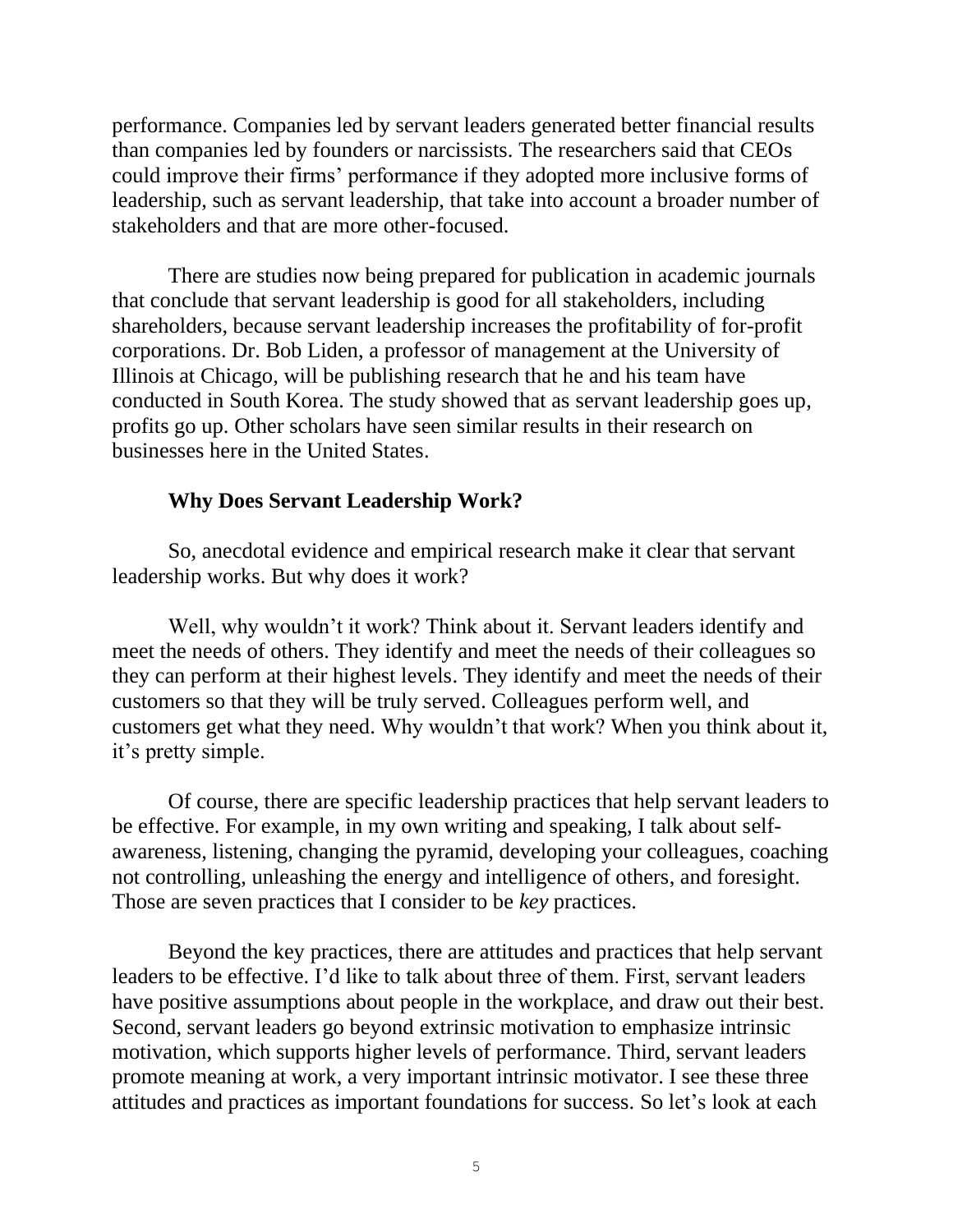of these ideas.

## **Theory X and Theory Y**

First, let's talk about Theory X and Theory Y. Years ago, Douglas McGregor was a Professor of Management at MIT. In 1960 he published his classic book, *The Human Side of Enterprise,* a book that I highly recommend. McGregor noted that our assumptions about people affect how we try to lead them. He coined "Theory X" and "Theory Y" to describe two sets of assumptions about people in the workplace.

Theory X assumptions are that most people dislike work and will avoid it if they can. Because they don't like work, most people must be coerced, controlled, or threatened with punishment to get them to work toward the achievement of organizational objectives. Most people want to be directed, and want to avoid responsibility. They have little ambition. They just want to be secure.

Theory Y assumptions are very different. Theory Y assumptions are that work is as natural as play or rest. The threat of punishment is *not* the only way to get people to work. People will exercise self-direction and self-control in working toward organizational objectives when they are committed to them. Commitment to objectives is a function of the rewards associated with their achievement, and those rewards can be intangible. Most people learn not only to accept but to seek responsibility. A lot of people have the capacity to exercise a relatively high degree of imagination, ingenuity, and creativity in solving organizational problems.

Servant leadership works well because servant leaders have Theory Y assumptions about people at work. They respect their colleagues, believe in their potential, and help them to contribute their best work. Of course, if a colleague cannot or will not perform, that colleague will have to find happiness elsewhere. But servant leaders begin with Theory Y assumptions and they work hard to draw out the best in their colleagues.

## **Motivation and High Performance**

Another reason that servant leadership works well is that servant leaders focus on intrinsic motivation. People who are intrinsically motivated perform better than those who are extrinsically motivated.

We all know the difference. Extrinsic motivation is about what you *have* to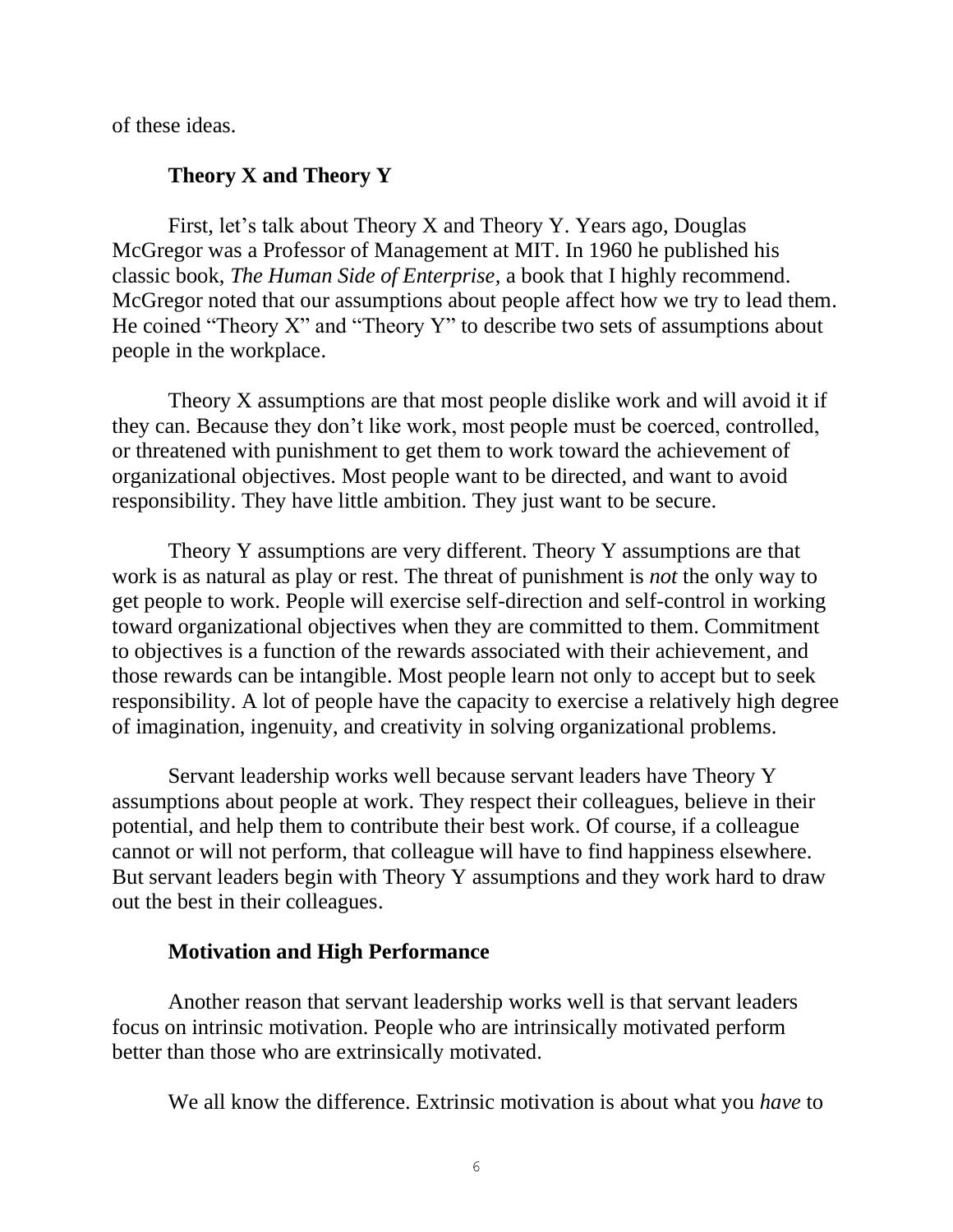do, not what you *want* to do. The task needs to be done, but it is not fun, interesting, fulfilling, or meaningful. Managers therefore offer incentives or threats of punishment to get the task done. They tell people that if you do *this*, you will get *that.* And *that* is a reward not related to the work itself.

Intrinsic motivation is the opposite. It is about what you *want* to do, not what you *have* to do. People are intrinsically motivated when they do something because it is fun, interesting, fulfilling, or meaningful. When you are intrinsically motivated, the work itself is your reward.

One of the most-read articles in the history of the *Harvard Business Review* was an article by Frederick Herzberg published in 1968 titled: "One More Time: How Do You Motivate Employees?" Herzberg argued that some factors are "hygiene factors" and others are "intrinsic motivators."

Hygiene factors are company policy and administration, supervision, relationship with the supervisor, work conditions, salary, relationships with peers, personal life, relationships with subordinates, status, and security. These factors are the primary cause of extreme *dissatisfaction* on the job. Employers need to get these factors right so that employees will not be *dissatisfied*.

However, more and better hygiene factors will not produce extreme satisfaction—only intrinsic motivators will do that. Those intrinsic motivators include achievement, recognition, the work itself, responsibility, advancement, and growth. The hygiene factors and intrinsic motivators are *not* the opposite of each other; they represent different needs. They are both important. However, if you want high levels of performance, your colleagues need to be *intrinsically* motivated.

In his research, Dr. Kenneth W. Thomas identified a sense of meaning as an important intrinsic reward at work. Meaning at work turns out to be a huge bottomline issue that gets comparatively little attention.

Common sense tells us that if you find meaning in your work and you are intrinsically motivated, you will be able to do more, and do it better, for longer. Dr. Adam Grant, a professor at the Wharton School, explored this issue in his research. He separated prosocial motivation and intrinsic motivation to study their effects (if any) on each other. He defined prosocial motivation as the desire to benefit or help others—to serve a greater purpose. He said that intrinsic motivation comes from interest in the work or the enjoyment of doing the work.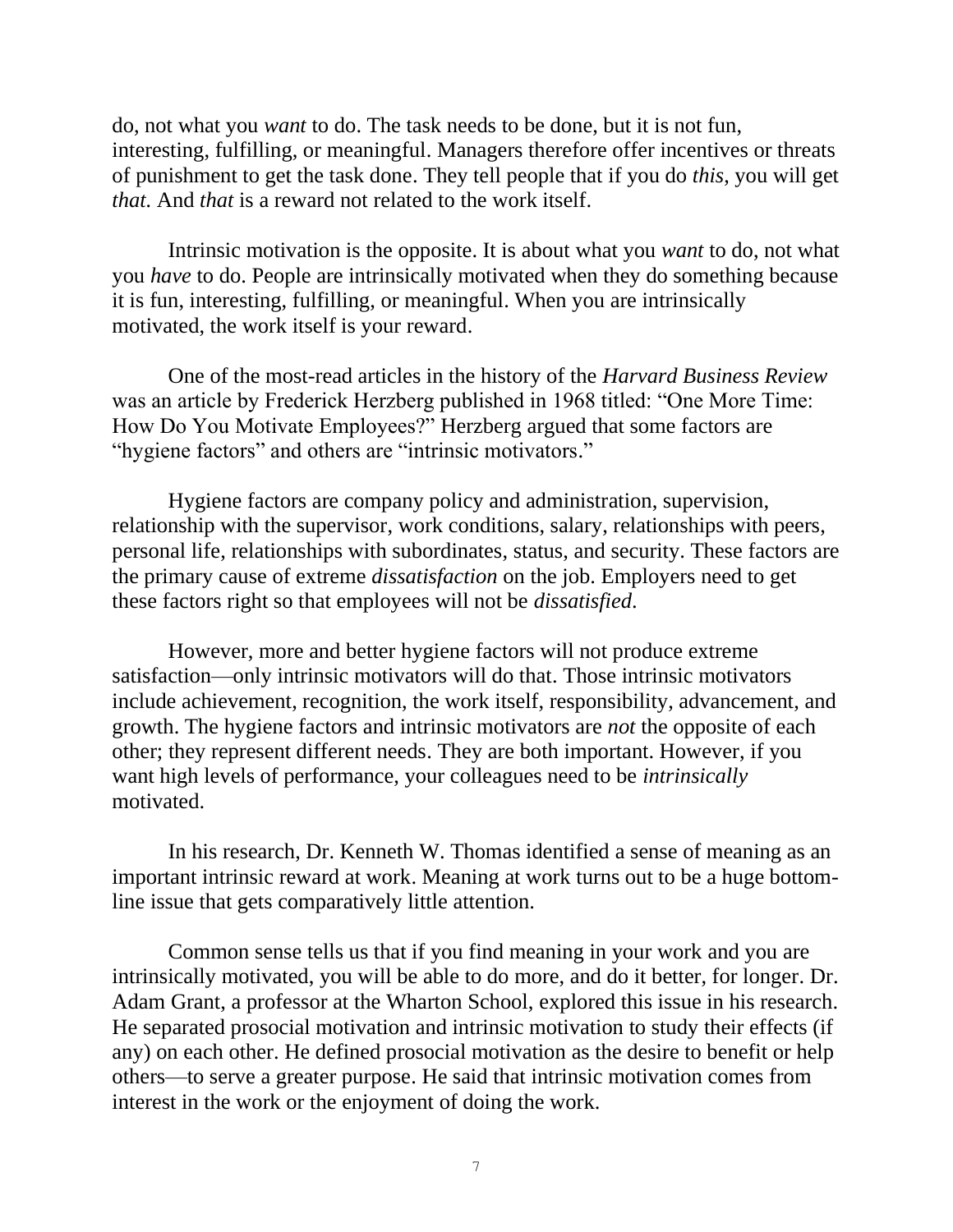Dr. Grant studied 140 workers at a telephone call center and 58 employees at a fire department. He focused on the issues of persistence, performance, and productivity. Those are all desirable things. Grant concluded that employees display higher levels of persistence, performance, and productivity when they experience prosocial motivation and intrinsic motivation together.

Well, that matches what Greenleaf said about servant leadership. Greenleaf said that servant leadership starts with the desire to serve, to benefit others. That's the prosocial motivation. Greenleaf also emphasized growth and meaning. That's the intrinsic motivation. When you put the two together, you get the result that Grant proved in his research—higher levels of persistence, performance, and productivity.

#### **Meaning at Work**

Servant leaders know that meaning is an intrinsic motivator, so they do their best to enhance meaning at work. Meaningful work was central to Greenleaf's business ethic. He said: "the work exists for the person as much as the person exists for the work. Put another way, the business exists as much to provide meaningful work to the person as it exists to provide a product or service to the customer." That business ethic turns out to be very practical in terms of employee performance, commitment, and satisfaction.

How important is meaning at work? Well, Catherine Bailey and Adrian Madden interviewed 135 people in the United Kingdom who work in a variety of occupations. They published their results in an article in the *MIT Sloan Management Review* titled "What Makes Work Meaningful—Or Meaningless." They said that the research shows that meaningfulness is more important to employees than *any other aspect of work*. It is more important to employees than pay and rewards, opportunities for promotion, or working conditions.

This is not just some kind of warm and fuzzy thing. The researchers agreed with Grant's findings. They said that meaningful work can be highly motivational, leading to improved employee performance, commitment, and satisfaction. Those are things we want to promote—improved performance, commitment, and satisfaction. Those are things that affect the bottom line.

Because meaning is so important, servant leaders do whatever they can to create an environment in which meaning is enhanced for their colleagues. Servant